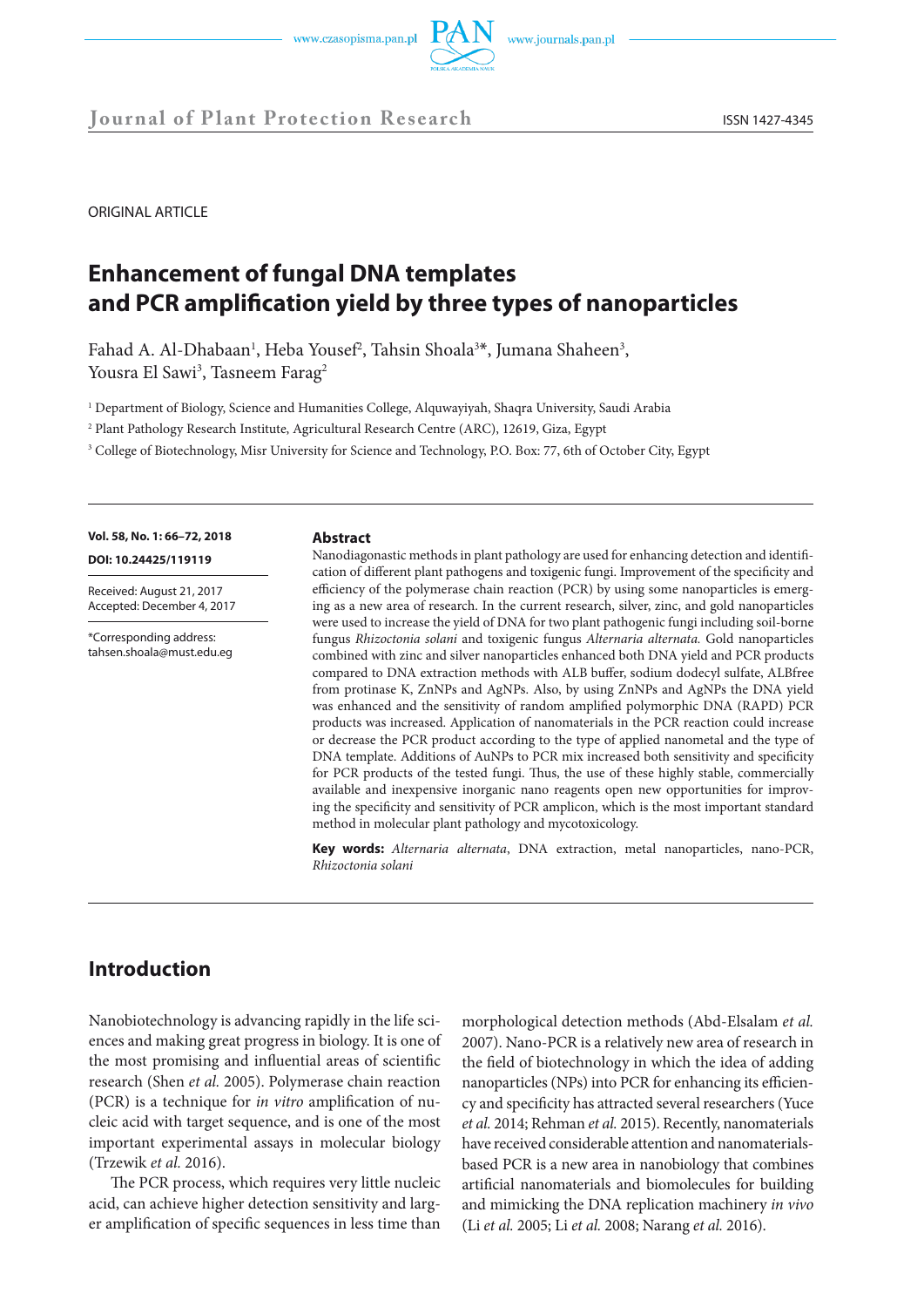Fahad A. Al-Dhabaan *et al*.: Enhancement of fungal DNA templates and PCR amplification yield… 67

PA N

Various types of nanomaterials have been used as PCR enhancers such as gold nanoparticles (AuNPs) (Li *et al.* 2008; Kambli and Kelkar-Mane 2016), quantum dots (Wang *et al.* 2009; Liang *et al.* 2010), magnetic NPs (Alghuthaymi *et al.* 2016), and carbon-based materials such as carbon-coated silica (Park *et al.* 2015). AuNPs could be used as a cheap, highly stable and efficient substance to simultaneously improve the specificity and efficiency of PCR reactions without changing the thermal cyclers (Vanzha *et al.* 2016). By adjusting the PCR conditions (decreasing DNA denaturation time, reducing annealing temperature), high-specific PCR amplification products can still be efficiently generated even with low concentrations (10 ng) of DNA template (Lin *et al.* 2013). Enhancement of the efficiency of PCR by using magnesium oxide (MgO) nanoparticles which are highly stable, shows good dispensability and are less toxic than other metallic oxide nanoparticles (Narang *et al.* 2016). Furthermore, the isolation of PCR products becomes very convenient because ssDNA (single stranded DNA) and dsDNA (double stranded DNA) amplified by PCR based on AuNPs are bound to the AuNPs surface. Therefore, the study of the effects of AuNPs on PCR yield has great prospects in molecular nucleic acid probes, material science and isolation of PCR products. The present research focused on the effect of three types of nanoparticles on enhancement of fungal DNA templates and increase of PCR amplification yield when used at a specific concentration.

# **Materials and Methods**

#### **Fungal growth on duplex media**

Fungal isolates used in the current study including, soil-borne fungus *Rhizoctonia solani* and toxigenic fungus *Alternaria alternata* were obtained from the Cotton Diseases Department, Plant Pathology Research Institute, Agricultural Research Centre, Giza, Egypt. Petri dishes were used instead of liquid shake cultures to grow the different fungal species for DNA isolation. Disposable Petri dishes (4 cm) were filled with 1.8 ml of solid medium potato dextrose agar (PDA), and 1.4 ml of peptone yeast glucose (PYG) liquid medium was added. The selected fungal isolates were cultured by inoculating a small mycelial disk from a stock onto the prepared Petri dishes that were subsequently incubated for 2–3 days at 28°C. Mycelium was lifted from the medium using sterilized inoculating loops and transferred into sterile 1.5 ml microfuge tubes. For some fungal species, the mycelium mats were pelleted by centrifugation for 15 min at 4,000 rpm in a deep wells wing-bucket rotor (Microcentrifuge 5804 R; Eppendorf). The mycelium pellet was washed with 600 µl

TE (Tris-EDTA) buffer and centrifuged again for 5 min at 4,000 rpm. Finally, the TE buffer was decanted. Fungal DNA was isolated according to the method of Moslem *et al.* (2010).

#### **Synthesis of zinc nanoparticles (ZnNPs)**

Zinc nanoparticles were prepared by conventional precipitation with NaOH as the precipitation agent. 0.4 mg NaOH was added dropwise continually to aqueous 5.75 mg zinc sulphate solution at the molar ratio 1 : 2 with continuous stirring. The resulting slurry was continuously stirred for 24 h. The obtained precipitate was filteredand washed thoroughly with distilled  $\rm H_2O.$  The washing procedure was repeated several times and then the collected residue was dried in an oven at 100°C for 12 h and grined to a fine powder.

# **Synthesis of silver oxide nanoparticles (AgNPs)**

AgNPs were synthesized according to Pal *et al.* (2007). AgNPs were obtained after reducing  $\text{AgNO}_3$  with  $N$ a $BH$ <sub>4</sub> in a water suspension using citrate as a stabilizing agent. Briefly, 5 ml of 10 mM  $\mathrm{AgNO}_{\mathfrak{z}}$  was mixed with 45ml of ultrapure water at 45°C and rapidly heated to boiling. Subsequently, 1ml of 1% sodium citrate dihydrate and  $300 \mu l$  of  $3 \text{ mM }$  NaBH<sub>4</sub> were injected dropwise under vigorous stirring, and the resulting solution was boiled for 60 min. After cooling under ambient conditions, the solution was filtered through a polycarbonate membrane (0.22 μm). The final mixture was centrifuged at 8,000 rpm, precipitated, and lyophilized. The prepared AgNPs were further stabilized using selected surfactants (SDS, SDBS, TX-100, and Tween 80) at a final concentration of  $1\%$  (w/w), and the pure and modified dispersed AgNPs were then serially diluted.

#### **Lysis buffer used for DNA isolation**

Alkaline lysis buffer (ALB) and three additional lysis buffers, derived from ALB by excluding one or more of its components were used. The ALB buffer containing: i) 20 mM Tris-HCl, pH 8.0, 5 mM methylenediaminetetraacetic acid (EDTA), 400 mM NaCl, 0.3% sodium dodecyl sulfate (SDS), and 200 µg ⋅ ml–1 Proteinase K (Alshahni *et al.* 2009); ii) ALB-Zn (20 mM Tris-HCl, pH 8.0, 5 mEDTA, 400 mM NaCl, 0.3% SDS, 200 μg ⋅ ml<sup>-1</sup> Proteinase K and 0.2/ml ZnNPs; iii) ALB-Ag (20 mM Tris-HCl, pH 8.0, 5 mEDTA, 400 mM NaCl, 0.3% SDS, 200 μg · ml<sup>-1</sup> Proteinase K and 0.2/ml AgNPs. DNA templates were prepared by suspending portions of fungal cultures in 25 µl of deionized water, and aliquots of 5 µl of suspensions were added to 70 µl of each lysis buffer in microtubes and mixed slowly.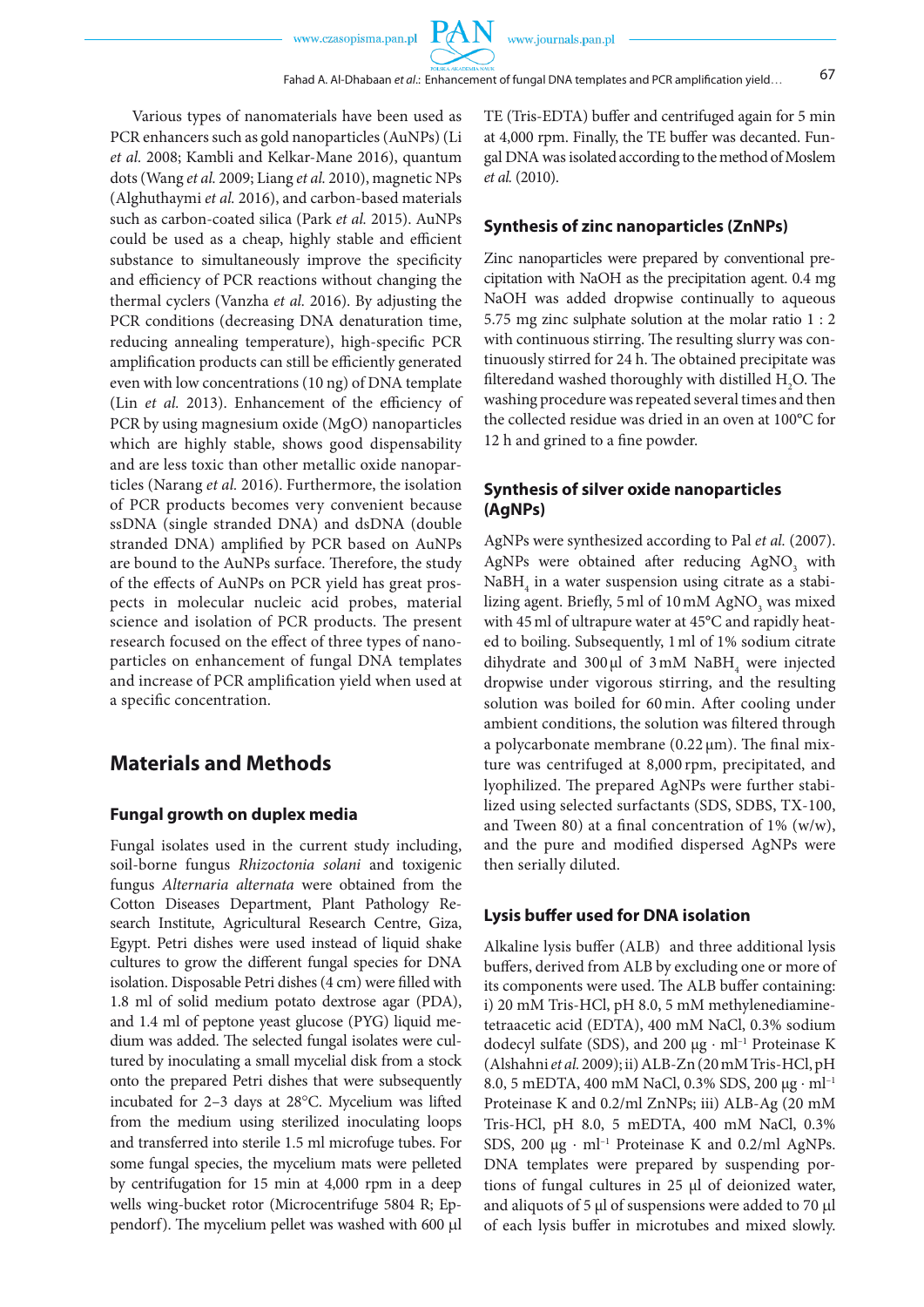

Then, they were incubated at 65°C for 1 h followed by 5 min at 100°C. The resulting lysates were used as DNA template sources.

# **Random polymorphic DNA (RAPD)-PCR analysis**

RAPD-PCR analysis was performed using 10-mer primers (MWG, Germany). RAPD analysis was performed in 25-µl reaction volumes containing PCR buffer (Promega, Mannheim, Germany), 0.2 mmol ⋅ l–1 dNTPs,  $0.5$  mmol  $\cdot$  l<sup>-1</sup> primer (5'-TGCCGAGCTG-3'), 4.0 mmol  $\cdot$  l<sup>-1</sup> MgCl<sub>2</sub>, 1.25 units of Taq Polymerase (Promega, Mannheim, Germany) and 10–20 ng genomic DNA. PCR reactions were carried out in a T-Gradient thermal cycler (Biometra, Germany) using the following profile: 94°C for 1 min, 36°C for 1 min and 72°C for 1 min for 30 cycles, and a final extension at 72°C for 5 min. Following amplification, the samples were separated by electrophoresis in 1.4% agarose gel, stained with 0.5 μg · ml<sup>-1</sup> of ethidium bromide and viewed under ultra-violet light. A 100 bp ladder (Promega, Mannheim, Germany) was used as a molecular mass marker (Abd-Elsalam *et al.* 2007).

# **Internal transcribed spacer (ITS)-PCR conditions**

PCR amplifications were carried out in PCR reactions in a total volume of 50 μl, containing 20 ng genomic DNA, 1X PCR buffer (20 mM Tris-HCl, 10 mM  $(NH_4)_2SO_4$ , 10 mM KCl, 2 mM  $MgSO_4$ , 0.1% Triton X-100), 0.2 mM of each of dNTPs, 0.2 unit of Taq DNA polymerase (Roche) and 10 pmol of ITS1/ ITS4. The sequences of the ITS1 and ITS4 primers were 5'-TCCGTAGGTGAACCTGCGG-3'and 5'-TC-CTCCGCTTATTGATATGC-3' (White *et al.* 1990) for *R. solani*. *Alternaria alternata*-specific primers Aalt-For (5'-GTGCCTTCCCCCAAGGTCTCCG-3') and Aalt-Rev (5'-CGGAAACGAGGTGGTTCAGGTC-3') were used to detect 184-bp PCR product (Kordalewska *et al.* 2015). PCR amplification was carried out according to the following PCR parameters: an initial step of 2 min at 94°C, 40 cycles of 60 s at 94°C, 1.5 min at 52°C and 2 min at 72°C, and a final step of 7 min at 72°C. ITS-PCR was carried out with gold nanoparticles (0.2 nM), in order to check the efficiency of gold nanoparticles to improve PCR products.

### **Gel electrophoresis**

Electrophoresis of the amplified PCR products was performed in 1.5% agarose gels (low melting) for 1.5 h at 7.0 V · cm<sup>-2</sup>. PCR products were stained with  $0.5 g \cdot ml^{-1}$ of ethidium bromide and visualized with 305 nm ultra-violet light.

# **Results**

# **Enhanced DNA templates and RAPD amplification from** *Alternaria alternata* **using ZnNPs and AgNPs**

RAPD-PCR amplification of genomic DNA was conducted for isolate of *A. alternata* using 10-mer random primer. Figure 1 shows different RAPD patterns in all the different DNA extraction methods of *A. alternata*. Lanes 2 and 3 show a limited number of RAPD bands (>3 bands). Most of the observed bands were around 500 bp, 1,000 bp and above 1,500 bp. Lane 4 shows two bands ranging from 500 bp to 1,000 bp. Lanes 5 and 6 show different patterns of RAPD-PCR bands (>4 bands) with the following sizes: 600 bp, 700 bp, 1,200 bp and above 1,500 bp. On the other hand, lane 7*, A. alternata* DNA template extracted by ALB + AgNPs shows new distinctive patterns of RAPD-PCR bands (>6 bands) with high polymorphisms. We found that there was an improvement of the DNA yield and PCR quality when the extraction was performed using nanoparticles.

# **Enhanced DNA templates and RAPD amplification from** *Rhizoctonia solani* **using ZnNPs and AgNPs**

Figure 2 shows the qualities of extracted DNA which were evaluated with the RAPD-PCR technique. All samples were amplified by using 10-mer random primer. Figure 2 shows different RAPD-PCR patterns in all the different DNA extraction methods of *R. solani*. Lanes 2 and 3 show exactly the same number of RAPD- -PCR bands (~7 bands) ranging from 500 bp to 800 bp and above 1000 bp. In lane 4, the DNA template which was extracted by ALBfree from Proteinase K shows only two bands ranging in size from 500 bp to 800 bp. Lanes 5 and 6 show different patterns of RAPD-PCR bands (>4 bands) ranging in size from 700 bp, 900 bp to above 1,000 bp. On the other hand, in lane 7 *R. solani* DNA template extracted by ALB + AgNPs shows new distinctive patterns of RAPD-PCR bands (>6 bands) with high polymorphisms. Most of the amplified fragments were around the following sizes: 600 bp, 900 bp, 950 bp, 1,000 bp and above 1,000 bp.

# **Enhanced DNA templates and specific PCR amplification from** *Alternaria alternata* **using ZnNPs and AgNPs**

Figure 3 shows typical specific PCR results of DNA from *A. alternata* fungus by different extraction methods. *Alternaria alternata* specific primers were used to detect 184-bp PCR product. Lanes 2 and 7 show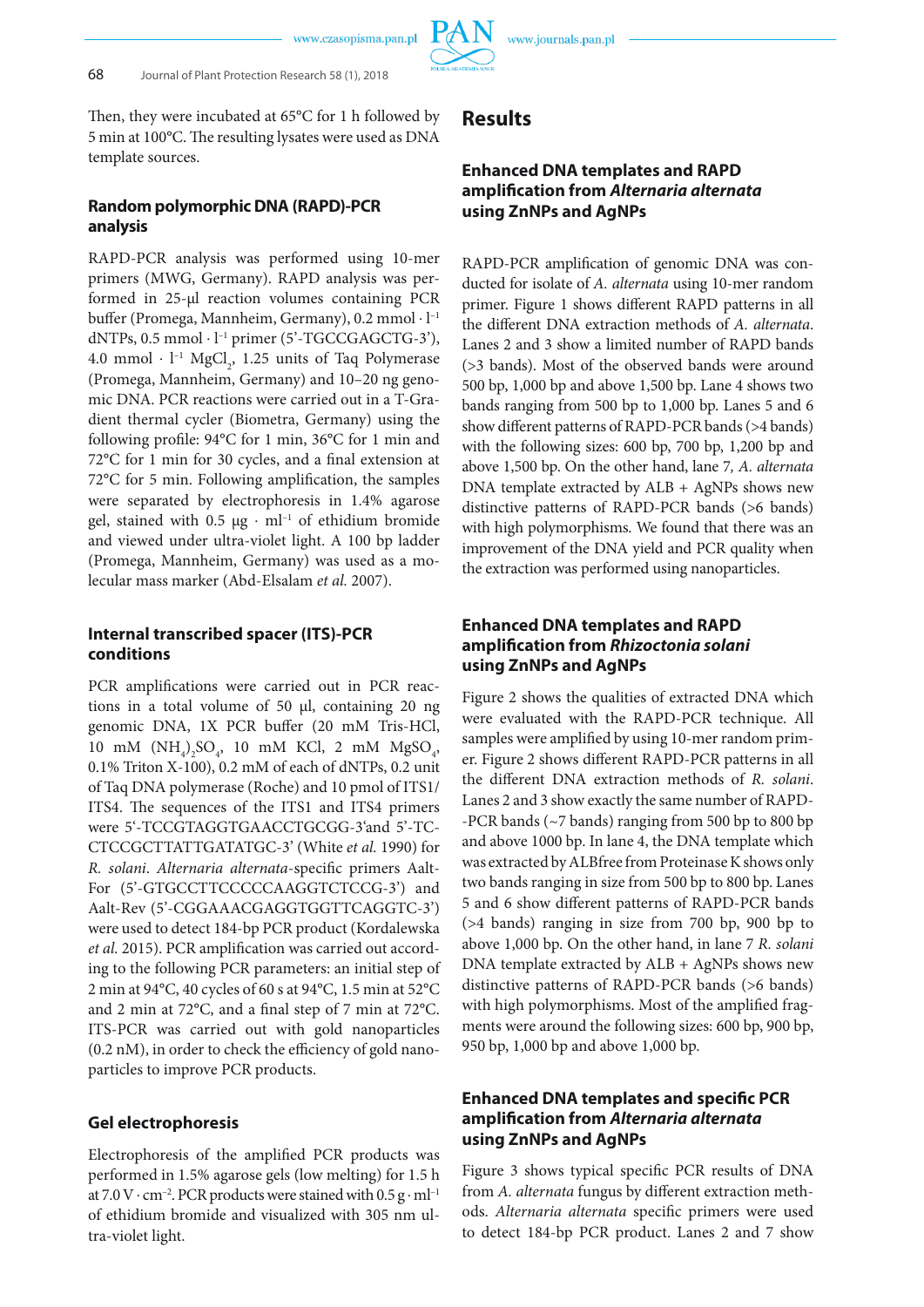

Fahad A. Al-Dhabaan *et al.*: Enhancement of fungal DNA templates and PCR amplification yield… 69



**Fig. 1.** Gel electrophoresis of RAPD-PCR amplification for *Alternaria alternata*. Lane 1 – 100 bp ladder; lane 2 – *A. alternata* DNA template extracted by ALB; lane 3 – *A. alternata* DNA template extracted by ALB + ZnNPs; lane 4 – *A. alternata* DNA template extracted by ALBfree from Proteinase K; lane 5 – *A. alternata* DNA template extracted by ALBfree from Proteinase K + ZnNPs; lane 6 – *A. alternata* DNA template extracted by ALBfree from SDS; lane 7 – *A. alternata* DNA template extracted by ALB + AgNPs



**Fig. 2.** Gel electrophoresis of RAPD-PCR amplification for *Rhizoctonia solani.* Lane 1 – 100 bp ladder; lane 2 – *R. solani* DNA template extracted by ALB; lane 3 – *R. solani* DNA template extracted by ALB + ZnNPs; lane 4 – *R. solani* DNA template extracted by ALBfree from Proteinase K; lane 5 – *R. solani* DNA template extracted by ALBfree from Proteinase K + ZnNPs; lane 6 – *R. solani* DNA template extracted by ALBfree from SDS; lane 7 – *R. solani* DNA template extracted by ALB + AgNPs



**Fig. 3.** Gel electrophoresis of *Alternaria alternata*-specific PCR amplification. Lane 1 – 100 bp ladder; lane 2 – *A. alternata* DNA template extracted by ALB; lane 3 – *A. alternata* DNA template extracted by ALB + ZnNPs; Lane 4 – *A. alternata* DNA template extracted by ALBfree from Proteinase K; lane 5 – *A. alternata* DNA template extracted by ALBfree from Proteinase K + ZnNPs; Lane 6 – *A. alternata* DNA template extracted by ALBfree from SDS; lane 7 – *A. alternata* DNA template extracted by ALB + AgNPs

no PCR amplification, while lanes 3 and 4 show faint bands. Lanes 5 and 6 show very strong and distinctive bands as a result of a very good yield of *A. alternata*specific PCR product.

# **Enhanced DNA templates and ITS-PCR amplification from** *Rhizoctonia solani* **using ZnNPs and AgNPs**

Figure 4 shows typical ITS-PCR results with a template of DNA from *R. solani* fungus by different extraction methods. *Rhizoctonia solani* specific primers, ITS1



**Fig. 4.** Gel electrophoresis of ITS-PCR amplification for *Rhizoctonia solani*. Lane 1 – 100 bp ladder; lane 2 – *R. solani* DNA template extracted by ALB; lane 3 – *R. solani* DNA template extracted by ALB + ZnNPs; Lane 4 – *R. solani* DNA template extracted by ALBfree from Proteinase K; lane 5 – *R. solani* DNA template extracted by ALBfree from Proteinase K + ZnNPs; lane 6 – *R. solani* DNA template extracted by ALBfree from SDS; lane 7 – *R. solani* DNA template extracted by ALB + AgNPs

and ITS4 primers were used to detect 184-bp PCR product. Lanes 3 and 4 show faint bands of PCR product. Lane 2 shown a good yield of PCR product from *R. solani* DNA extracted by ALB. Lanes 5 and 7 show very sharp and distinctive bands as a result of a very good yield of PCR product from extracted DNA of *R. solani* by ALBfree from Proteinase K + ZnNPs and ALB + AgNPs, respectively. Lane 6 shows very intensive and distinctive band on agarose gel as a result of increasing the PCR product to the highest level on the extracted DNA of *R. solani* by ALBfree from SDS.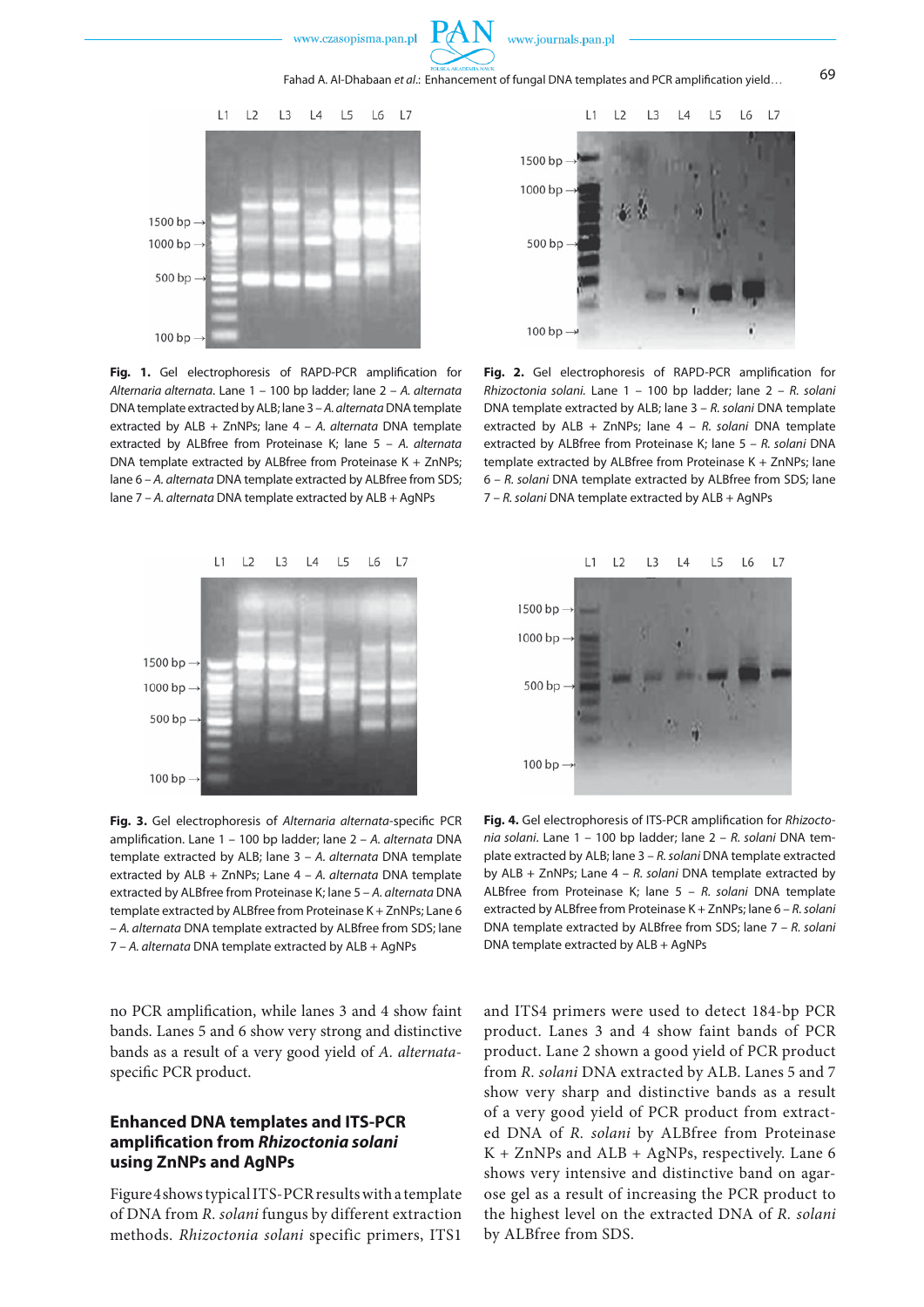

**Fig. 5.** Gel electrophoresis of *Alternaria alternata*-specific PCR amplification in the presence of gold nanoparticles. Lane 1 – 100 bp ladder; lane 2 – *A. alternata* DNA template extracted by ALB; lane 3 – *A. alternata* DNA template extracted by ALB + ZnNPs; lane 4 – *A. alternata* DNA template extracted by ALBfree from Proteinase K; lane 5 – *A. alternata* DNA template extracted by ALBfree from Proteinase K + ZnNPs; lane 6 – *A. alternata* DNA template extracted by ALBfree from SDS; lane 7 – *A. alternata* DNA template extracted by ALB + AgNPs. The results of PCR performed in the presence of gold nanoparticles (0.2 nM) mixed with PCR components

# **Enhanced DNA templates and specific PCR amplification from** *Alternaria alternata* **using ZnNPs, AgNPs and AuNPs**

Figure 5 shows typical specific PCR results with DNA from *A. alternata* fungus by different extraction methods. Lanes 2, 3 and 5 show faint bands l as a result of a low yield of PCR product from extracted *A. alternata* DNA by ALB, ALB + ZnNPs and ALBfree from Proteinase  $K + ZnNPs$ , respectively, in the presence of gold nanoparticles. Lanes 4, 6 and 7 show very intensive, sharp and clear bands as result of increasing the yield of PCR amplification to the highest level from extracted *A. alternata* DNA by ALBfree from Proteinase K, ALBfree from SDS and ALB + AgNPs, respectively, in the presence of gold nanoparticles.

### **Enhanced DNA templates and ITS-PCR amplification from** *Rhizoctonia solani* **using ZnNPs, AgNPs and AuNPs**

Figure 6 shows typical ITS-PCR results with a template of DNA from *R. solani* fungus by different extraction methods. Lane 2 shown faint bands as a result of a low yield of PCR amplification from extracted *R. solani* DNA template by ALB in the presence of gold nanoparticles. Lanes 3 4, 5, 6 and 7 show very sharp, clear and intensive bands as a result of increasing the PCR amplification of extracted *R. solani* DNA template by ALB, ALB + ZnNPs, ALBfree from Proteinase K, Proteinase K + ZnNPs, ALBfree from SDS and ALB + AgNPs, respectively, in the presence of gold nanoparticles.



**Fig. 6.** Gel electrophoresis of ITS-PCR amplification for *Rhizoctonia solani* in the presence of gold nanoparticles. Lane 1 – 100 bp ladder; lane 2 – *R. solani* DNA template extracted by ALB; lane 3 – *R. solani* DNA template extracted by ALB + ZnNPs; lane 4 – *R. solani* DNA template extracted by ALBfree from Proteinase K; lane 5 – *R. solani* DNA template extracted by ALBfree from Proteinase K + ZnNPs; lane 6 – *R. solani* DNA template extracted by ALBfree from SDS; lane 7 – *R. solani* DNA template extracted by ALB + AgNPs. The results of PCR performed in the presence of gold nanoparticles (0.2 nM) mixed with ITS-PCR components

# **Discussion**

Modifications of PCR techniques aim to normally enhance and increase both specificity and efficiency of the amplified products plus minimizing the costs for high-throughput applications. At the moment, diverse forms of nanoparticles, for example, gold, silver, or zinc, play important roles in detection, identification and management of some pathogens (Elechiguerra *et al.* 2005; Mocan *et al.* 2017).

In the present research we tested the effect of ZnONPs, AgNPs, AuNPs and combinations of (AgNPs + AuNPs) and (ZnONPs + AuNPs) nanoparticles by using different extraction methods for the DNA template for two plant pathogenic fungi. AgNPs uniqueness is based on their constant physical properties, which are strictly dependent on their sizes, which vary from 1 to 100 nm. Moreover, the fascinating range of their properties is due to the large surface area that may be adjusted or functionalised for different biological applications (Hoshino *et al.* 2007). These modifications in the physical properties can lead to higher water solubility or targeting specific biomolecule sites within biomolecules including proteins and nucleic acids (McCarthy *et al.* 2010). AgNPs can also bind to phosphorus containing DNA to enhance electrical conductivity and chemical stability, which has resulted in the quick amplification of the DNA strands (Rai *et al.* 2009).

The present study showed an increase in the extracted DNA template of *A. alternata* by *(*ALB + AgNPs)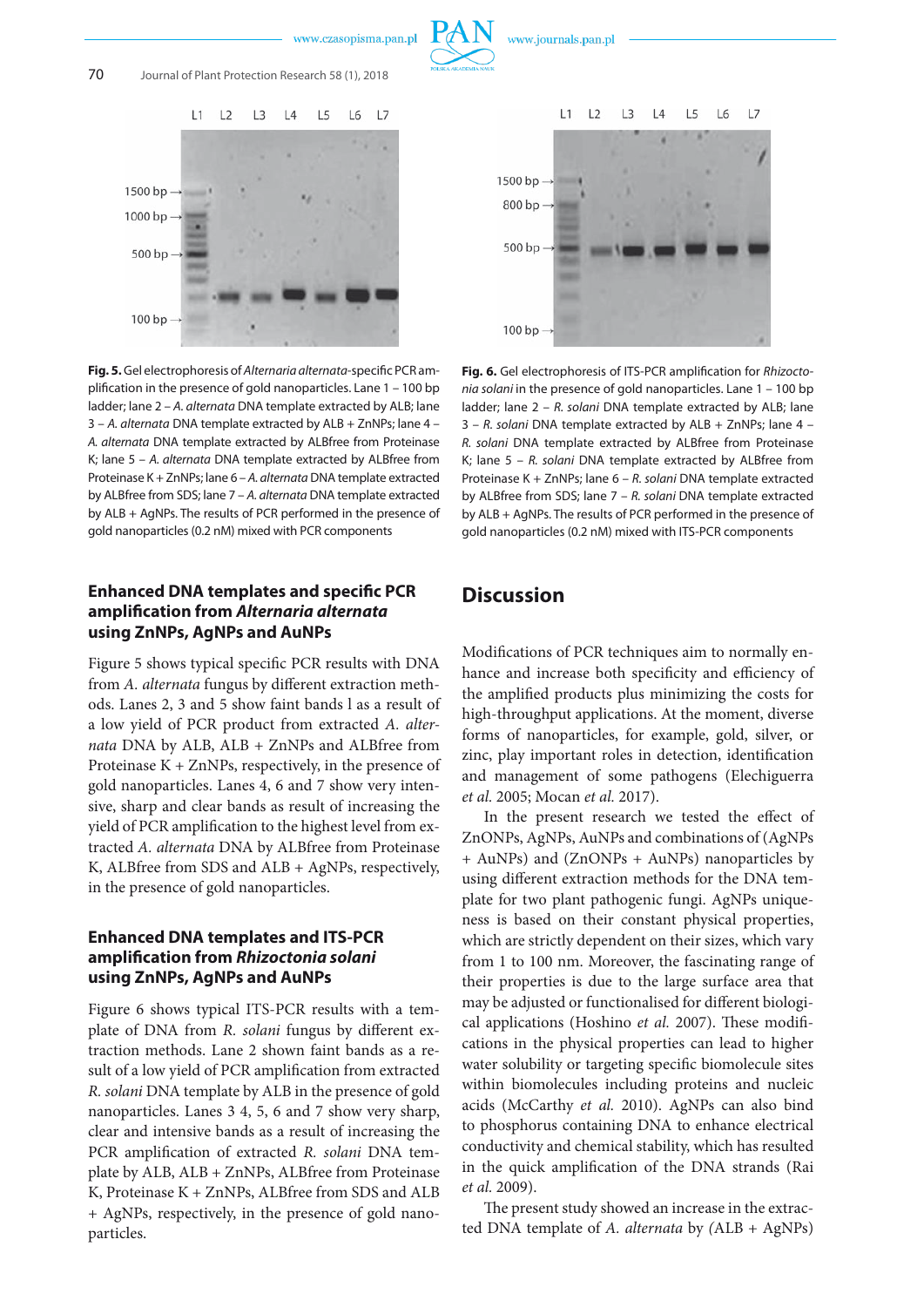**PAN** 

and impacted the RAPD-PCR results as new distinctive patterns of RAPD-PCR bands (>6 bands) with high polymorphisms. ZnO nanoparticles increased PCR efficiency and specificity as well as decreased nonspecific products (Cui *et al.* 2004). ZnO nanoparticles could improve the efficacy and specificity of PCR and RAPD-PCR reactions by improving the specificity of the primers or increasing thermal conductivity of the fluid. ZnO nanoparticles may be useful for enhancing amplification of DNA. Our nanoparticle PCR strategy allows reliable PCR amplification even at lower annealing temperatures, obviating time-consuming "touchdown" PCR (Fig. 4).

Gold nanoparticles have shown significant enhancement of PCR sensitivity and specificity. AuNPs can increase the specificity of PCR by enhancing the thermal conductivity of the PCR solution and facilitating the competitive binding of the correct primer to the template under the same heating conditions, rather than by increasing DNA polymerase accuracy through selective binding to ssDNA (Li *et al.* 2005). AuNPs promoted their dissociation from the template and reduced the inhibitory effect, similar to increasing the annealing temperature (Wan and Yeow 2009; Yao *et al.* 2012). AuNPs inhibit the amplification of longer DNA molecules and favour the amplifications of the shorter one, rather than enhancing the efficiency of PCR (Binh *et al.* 2008). For this reason Au nanoparticles possess some limitations for their use in this technique.

In conclusion, we have developed a highly selective nano-PCR strategy by employing three types of nanoparticles. We have demonstrated that in the presence of appropriate concentrations of gold nanoparticles, PCR amplification canbe optimized with respect to both yields and specificity.Gold nanoparticles combined with zinc and silver nanoparticles enhanced both DNA yield and PCR products compared to DNA extraction methods with ALB buffer, sodium dodecyl sulfate, ALBfree from Proteinase K, ZnNPs and AgNPs. Also, different combinations of two nanoparticles could enhance the PCR products and specificity for specific fungus but not for others. Combinations of nanoparticles could be applied by using one nanomaterial for DNA extraction and the other one in the PCR reaction or *vice versa*. Our study confirmed that application of nanomaterials in the DNA extraction from different fungi could increase or decrease the yield of DNA. So, application of nanomaterials in the DNA extraction could vary from one fungus to another. Furthermore, application of nanomaterials in the PCR reaction could increase or decrease the PCR product according to the type of applied nanomaterial. Nonspecific amplification problems can be overcome in the presence of NPs. Application of AuNPs increase both sensitivity and specificity of the PCR product for different fungi,which is of great significance for molecular diagnosis of fungal plant pathogens and toxigenic fungi.

### **Acknowledgements**

This work was partially funded by the Science and Technology Development Fund, Egypt (STDF)-South Africa (NRF) Scientific Cooperation Grant, Grant ID. 27837 to Kamel Abd-Elsalam.

#### **References**

- Abd-Elsalam K.A., Asran-AmalA., El-Samawaty A. 2007. Isolation of high quality DNA from cotton and its fungal pathogens. Journal of Plant Diseases and Protection 114 (3): 113– 116. DOI: https://doi.org/10.1007/bf03356717
- Alshahni M.M., Makimura K., Yamada T., Satoh K., Ishihara Y., Takatori K., Sawada T. 2009. Direct colony of several medically important fungi using Ampirect plus. Japan Journal of Infectious Diseases 62: 164–167.
- Alghuthaymi M.A., Ali A.A., Hashim A.F., Abd-Elsalam K.A. 2016. Rapid method for the detection of *Ralstonia solanacearum* by isolation DNA from infested potato tubers based on magnetic nanotools. The Philippine Agricultural Scientist 99: 113–118.
- Binh V.Vu., Litvinov D., Willson R.C. 2008. Gold nanoparticle effects in polymerase chain reaction, favoring of smaller products by polymerase adsorption. Analytical Chemistry 80 (14): 5462–5467. DOI: https://doi.org/10.1021/ ac8000258
- Cui D., Tian F., Kong Y., Titushikin I., Gao H. 2004. Effects of single-walled carbon nanotubes on the polymerase chain reaction. Journal of Nanotechnology 4 (1): 154– 157. DOI: https://doi.org/10.1088/0957-4484/15/1/030
- Elechiguerra J.L., Burt J.L., Morones J.R., Camacho-Bragado A., Gao X., Lara H.H., Yacaman M.J. 2005. Interaction of silver nanoparticles with HIV-1. Journal of Nanobiotechnology 3 (6): 1–10. DOI: https://doi.org/10.1186/1477-3155-3-6
- Hoshino A., Manabe N., Fujioka K., Suzuki K., Yasuhara M., Yamamoto K. 2007. Use of fluorescent quantum dot bioconjugates for cellular imaging of immune cells, cell organelle labeling, and nanomedicine: surface modification regulates biological function, including cytotoxicity. Journal of Artificial Organs 10 (3): 149–157. DOI: https://doi.org/10.1007/ s10047-007-0379-y
- Kambli P., Kelkar-Mane V. 2016. Nanosized  $Fe<sub>3</sub>O<sub>4</sub>$  an efficient PCR yield enhancer – Comparative study with Au, Ag nanoparticles. Colloids and Surfaces B: Biointerfaces 141: 546– 52. DOI: https://doi.org/10.1016/j.colsurfb.2016.02.024
- Kordalewska M., Brillowska-Dąbrowska A., Jagielski T., Dworecka-Kaszak B. 2015. PCR and real-time PCR assays to detect fungi of *Alternaria alternate* species. Acta Biochimica Polonica 62 (4): 707–712. DOI: https://doi.org/10.18388/ abp.2015\_1112
- Li M., Lin Y.C., Wu C.C., Liu H.S. 2005. Enhancing the efficiency of a PCR using gold nanoparticals. Nucleic Acid Research 33 (21): e184. DOI: https://doi.org/10.1093/nar/gni183
- Li Q., He R., Gao F., Cui D. 2008. The effects of mercaptoacetic acid modified CdTe quantum dots on specificity of polymerase chain reaction. Journal Shanghai Jiao Tong University 5: 693–696.
- Liang G., Ma C., Zhu Y., Li S., Shao Y., Wang Y., Xiao Z. 2010. Enhanced specificity of multiplex polymerase chain reaction via CdTe quantum dots. Nanoscale Research Letters 6: 51. DOI: https://doi.org/10.1007/s11671-010-9797-5
- Lin Y., Li J., Yao J. 2013. Mechanism of gold nanoparticle induced simultaneously increased PCR efficiency and specificity. Chinese Science Bulletin 58 (36): 4593–4601. DOI: https://doi.org/10.1007/s11434-013-6080-z
- McCarthy J.R., Bhaumik J., Karver M.R., Erdem S.S., Weissleder R. 2010. Target nanoagents for the detection of cancers.